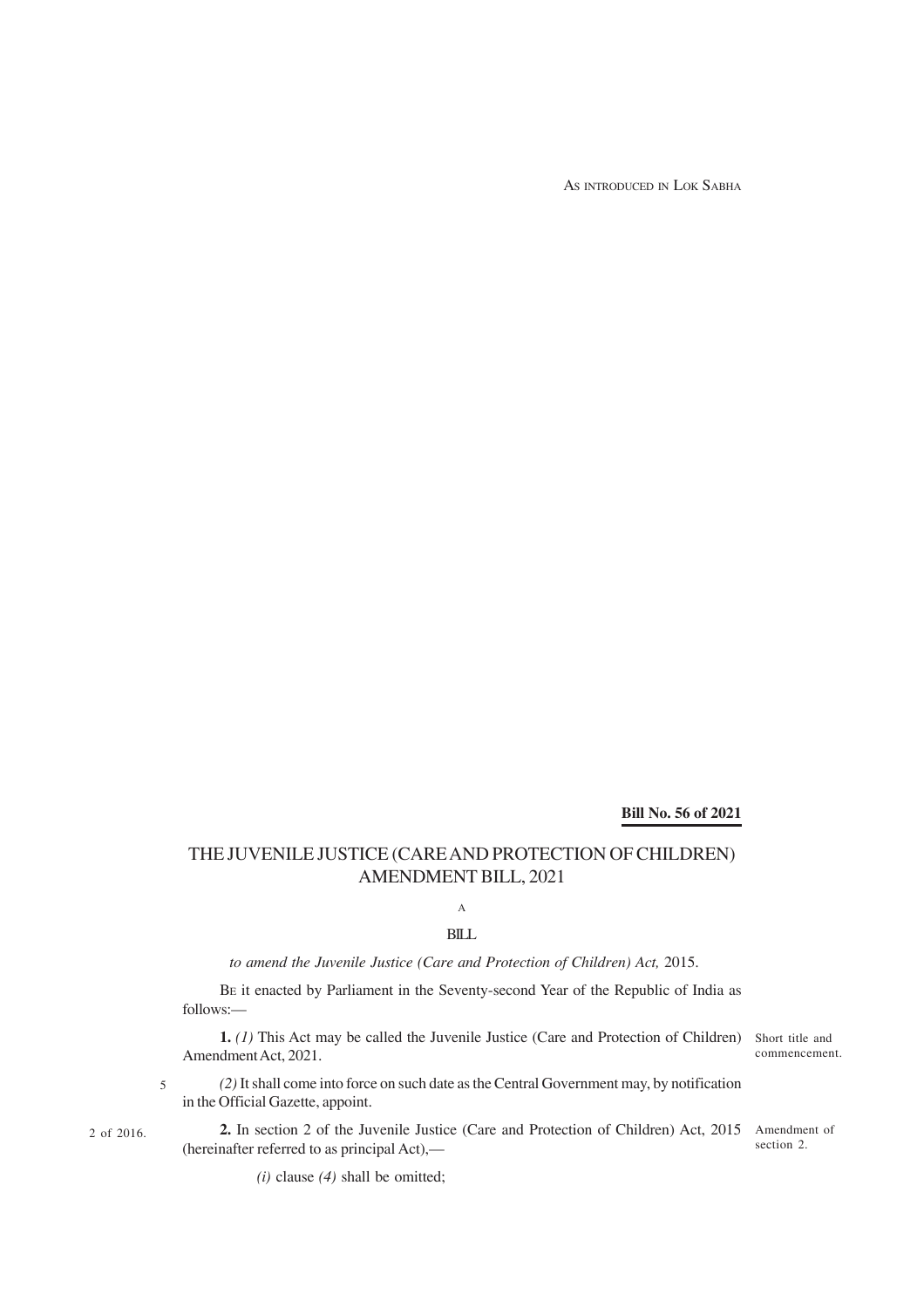*(ii)* in clause *(14),—*

*(a)* in sub-clause *(ii),* after the words "contravention of", the words "the provisions of this Act or" shall be inserted;

*(b)* for sub-clause *(vi)*, the following sub-clause shall be substituted, namely:–

"*(vi*) who does not have parents and no one is willing to take care of and protect or who is abandoned or surrendered;";

*(c)* in sub-clause *(ix),* for the words "is likely to be", the words "has been or is being or is likely to be" shall be substituted;

*(iii)* in clause *(17),* for the words "Children's Home", the words "child care 10 institution" shall be substituted;

*(iv)* in clause *(26),* for the words "which is the focal point", the words "which shall function under the supervision of the District Magistrate" shall be substituted;

*(v)* after clause (*26*), the following clause shall be inserted, namely:—

*'(26A)* "District Magistrate" includes Additional District Magistrate of 15 the District;';

*(vi)* in clause *(46)*, the words "the person in-charge of which is willing" shall be omitted;

*(vii)* for clause *(54)*, the following clause shall be substituted, namely:—

*'(54)* "serious offences" includes the offences for which the punishment 20 under the Indian Penal Code or any other law for the time being in force, is,—

45 of 1860.

5

*(a)* minimum imprisonment for a term more than three years and not exceeding seven years; or

*(b)* maximum imprisonment for a term more than seven years but no minimum imprisonment or minimum imprisonment of less than seven years 25 is provided.'.

**3.** In section 3 of the principal Act, for the words "the Board, and", the words "the Board, the Committee, or" shall be substituted. Amendment of section 3.

**4.** In section 4 of the principal Act, in sub-section *(7),* in clause *(iii),* for the words "less than", the word "minimum" shall be substituted.

**5.** In section 8 of the principal Act, in sub-section *(3),* in clause *(m),* for the words "of such a child to the observation home", the words "that child to an observation home or place of safety, as the case may be," shall be substituted.

**6.** In section 12 of the principal Act, in sub-section *(2),* after the words "observation home", the words "or a place of safety, as the case may be," shall be inserted.

**7.** In section 16 of the principal Act, after sub-section *(3)*, the following sub-section shall be inserted, namely:—

*"(4*) The District Magistrate may, as and when required, in the best interest of a child, call for any information from all the stakeholders including the Board and the Committee.".

**8.** In section 18 of the principal Act, in sub-section *(1),* after the words "heinous offence,", the words and figures "or a child above the age of sixteen years has committed a heinous offence and the Board has, after preliminary assessment under section 15, disposed of the matter" shall be inserted.

Amendment of section 4.

Amendment of section 8.

Amendment of section 12.

Amendment of section 16.

Amendment of section 18. 40

35

30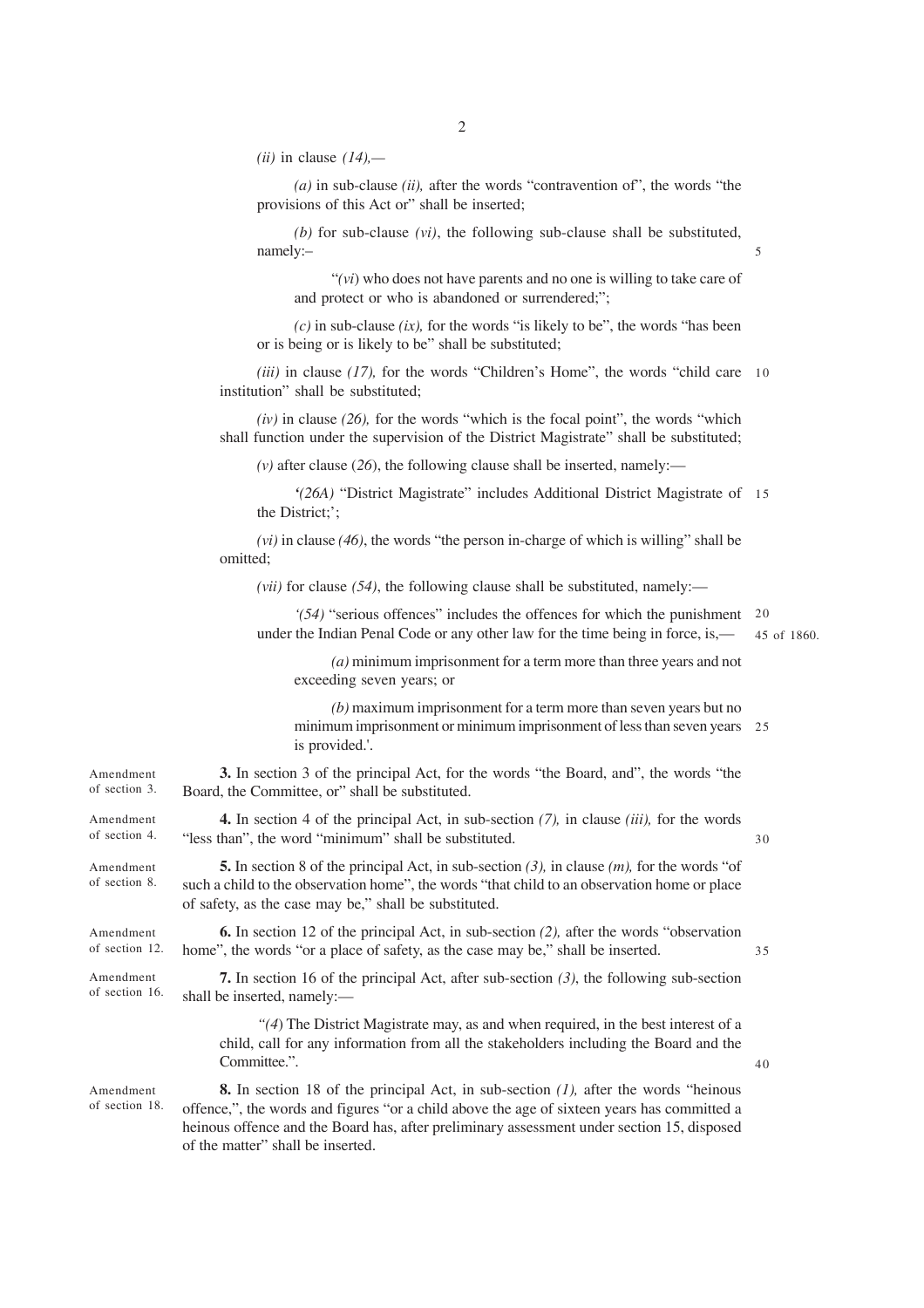|          | <b>9.</b> In section 27 of the principal $Act$ ,—                                                                                                                                                                                                                                                                                                                                                                                                                                                                                                                                                                                   | Amendment of<br>section 27. |
|----------|-------------------------------------------------------------------------------------------------------------------------------------------------------------------------------------------------------------------------------------------------------------------------------------------------------------------------------------------------------------------------------------------------------------------------------------------------------------------------------------------------------------------------------------------------------------------------------------------------------------------------------------|-----------------------------|
|          | $(i)$ for sub-section (4), the following sub-sections shall be substituted, namely:—                                                                                                                                                                                                                                                                                                                                                                                                                                                                                                                                                |                             |
| 5<br>10  | " $(4)$ No person shall be appointed as a member of the Committee unless<br>he has a degree in child psychology or psychiatry or law or social work or<br>sociology or human health or education or human development or special<br>education for differently abled children and has been actively involved in health,<br>education or welfare activities pertaining to children for seven years or is a<br>practicing professional with a degree in child psychology or psychiatry or law or<br>social work or sociology or human health or education or human development or<br>special education for differently abled children. |                             |
|          | (4A) No person shall be eligible for selection as a member of the Committee,<br>if he-                                                                                                                                                                                                                                                                                                                                                                                                                                                                                                                                              |                             |
|          | $(i)$ has any past record of violation of human rights or child rights,                                                                                                                                                                                                                                                                                                                                                                                                                                                                                                                                                             |                             |
| 15       | (ii) has been convicted of an offence involving moral turpitude, and<br>such conviction has not been reversed or has not been granted full pardon<br>in respect of such offence,                                                                                                                                                                                                                                                                                                                                                                                                                                                    |                             |
|          | (iii) has been removed or dismissed from service of the Government<br>of India or State Government or an undertaking or corporation owned or<br>controlled by the Government of India or State Government,                                                                                                                                                                                                                                                                                                                                                                                                                          |                             |
| 20       | $(iv)$ has ever indulged in child abuse or employment of child labour<br>or immoral act or any other violation of human rights or immoral acts, or                                                                                                                                                                                                                                                                                                                                                                                                                                                                                  |                             |
|          | $(v)$ is part of management of a child care institution in a District.".                                                                                                                                                                                                                                                                                                                                                                                                                                                                                                                                                            |                             |
|          | $(ii)$ in sub-section $(7)$ , in clause $(iii)$ , for the words "less than", the word<br>"minimum" shall be substituted;                                                                                                                                                                                                                                                                                                                                                                                                                                                                                                            |                             |
| 25       | $(iii)$ for sub-section (8), the following sub-section shall be substituted, namely:—                                                                                                                                                                                                                                                                                                                                                                                                                                                                                                                                               |                             |
|          | "(8) The Committee shall submit a report to the District Magistrate in<br>such form as may be prescribed and the District Magistrate shall conduct a<br>quarterly review of the functioning of the Committee.";                                                                                                                                                                                                                                                                                                                                                                                                                     |                             |
|          | $(iv)$ for sub-section (10), the following sub-section shall be substituted, namely:—                                                                                                                                                                                                                                                                                                                                                                                                                                                                                                                                               |                             |
| 30<br>35 | "( $10$ ) The District Magistrate shall be the grievance redressal authority to<br>entertain any grievance arising out of the functioning of the Committee and the<br>affected child or anyone connected with the child, as the case may be, may file a<br>complaint before the District Magistrate who shall take cognizance of the action<br>of the Committee and, after giving the parties an opportunity of being heard,<br>pass appropriate order.".                                                                                                                                                                           |                             |
|          | <b>10.</b> In section 32 of the principal Act, for sub-section $(2)$ , the following sub-section<br>shall be substituted, namely:-                                                                                                                                                                                                                                                                                                                                                                                                                                                                                                  | Amendment of<br>section 32. |
| 40       | "(2) The information regarding a child referred to in sub-section $(1)$ shall be<br>uploaded by the Committee or the District Child Protection Unit or the child care<br>institution, as the case may be, on a portal as may be specified by the Central Government<br>in this behalf.".                                                                                                                                                                                                                                                                                                                                            |                             |
|          | <b>11.</b> In section 37 of the principal Act, in sub-section $(1)$ , the words "submitted by Child"<br>Welfare Officer" shall be omitted.                                                                                                                                                                                                                                                                                                                                                                                                                                                                                          | Amendment of<br>section 37. |

**12.** In section 38 of the principal Act, in sub-section *(5)*, after the words "shall inform", Amendment of 45 the words "the District Magistrate," shall be inserted.

section 38.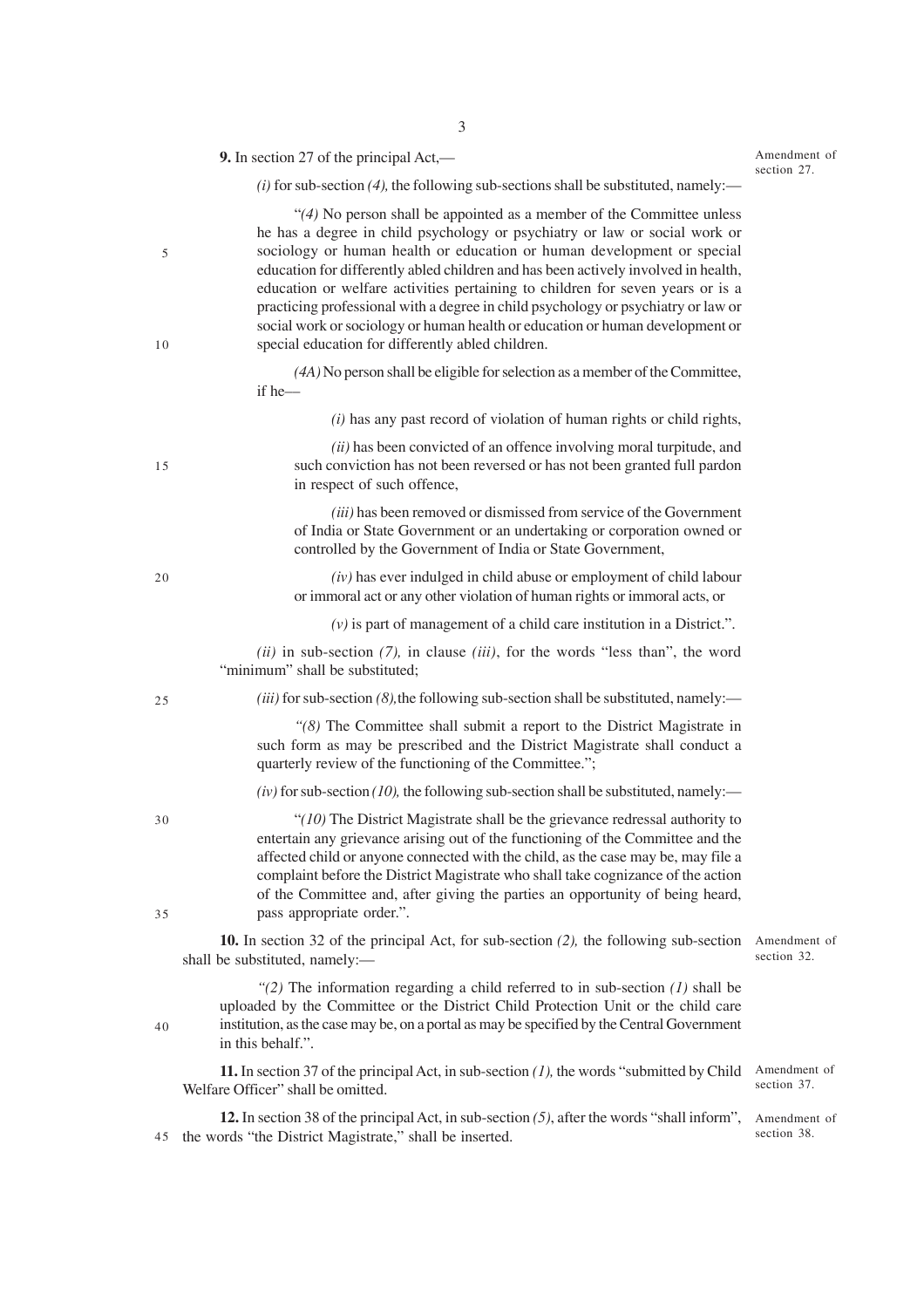| Amendment of<br>section 40. | <b>13.</b> In section 40 of the principal Act, after sub-section $(3)$ , the following sub-section<br>shall be inserted, namely: -                                                              |    |  |  |  |  |  |
|-----------------------------|-------------------------------------------------------------------------------------------------------------------------------------------------------------------------------------------------|----|--|--|--|--|--|
|                             | "(4) The Committee shall submit a quarterly report regarding restored, dead and<br>runaway children to the State Government and the District Magistrate in such form as<br>may be prescribed.". | 5  |  |  |  |  |  |
| Amendment of                | 14. In section 41 of the principal Act,—                                                                                                                                                        |    |  |  |  |  |  |
| section 41.                 | $(i)$ in sub-section $(1)$ , the words ", within a period of six months from the date of<br>commencement of this Act," shall be omitted;                                                        |    |  |  |  |  |  |
|                             | $(ii)$ in sub-section (2), for the words "shall determine", the words "shall, after<br>considering the recommendations of the District Magistrate, determine" shall be 10<br>substituted.       |    |  |  |  |  |  |
| Amendment of<br>section 54. | 15. In section 54 of the principal Act,—                                                                                                                                                        |    |  |  |  |  |  |
|                             | $(i)$ in sub-section (2), for the words "District Child Protection Units or State<br>Government, as the case may be", the words "District Magistrate" shall be substituted;                     |    |  |  |  |  |  |
|                             | $(ii)$ in sub-section (3), for the words "District Child Protection Unit or the State 15<br>Government", the words "District Magistrate" shall be substituted.                                  |    |  |  |  |  |  |
| Amendment of<br>section 55. | <b>16.</b> In section 55 of the principal Act, in sub-section $(l)$ , after the words "State"<br>Government", the words "or District Magistrate" shall be inserted.                             |    |  |  |  |  |  |
| Amendment of<br>section 56. | 17. In section 56 of the principal Act, in sub-section $(5)$ , for the word "Court", the<br>words "District Magistrate" shall be substituted.                                                   | 20 |  |  |  |  |  |
| Amendment of                | <b>18.</b> In section 58 of the principal Act,—                                                                                                                                                 |    |  |  |  |  |  |
| section 58.                 | $(i)$ in sub-section (3), for the words "in the court", the words "before the District<br>Magistrate" shall be substituted;                                                                     |    |  |  |  |  |  |
|                             | $(ii)$ in sub-section (4), for the words "court order", the words "order passed by<br>the District Magistrate" shall be substituted.                                                            | 25 |  |  |  |  |  |
| Amendment of                | 19. In section 59 of the principal Act,—                                                                                                                                                        |    |  |  |  |  |  |
| section 59.                 | $(i)$ in sub-section $(7)$ , for the words "in the court", the words "before the District<br>Magistrate" shall be substituted;                                                                  |    |  |  |  |  |  |
|                             | $(ii)$ in sub-section $(8)$ , for the words "court order", the words "order passed by<br>the District Magistrate" shall be substituted.                                                         | 30 |  |  |  |  |  |
| Amendment of<br>section 60. | <b>20.</b> In section 60 of the principal Act, in sub-section $(l)$ , for the word "court", the<br>words "District Magistrate" shall be substituted.                                            |    |  |  |  |  |  |
| Amendment of<br>section 61. | 21. In section 61 of the principal $Act$ ,—                                                                                                                                                     |    |  |  |  |  |  |
|                             | $(i)$ for the marginal heading, the following marginal heading shall be substituted,<br>namely:-                                                                                                | 35 |  |  |  |  |  |
|                             | "Procedure for disposal of adoption proceedings.";                                                                                                                                              |    |  |  |  |  |  |
|                             | $(ii)$ in sub-section $(I)$ , for the word "court", the words "District Magistrate"<br>shall be substituted;                                                                                    |    |  |  |  |  |  |
|                             | (iii) in sub-section (2), for the word "court", the words "District Magistrate"<br>shall be substituted.                                                                                        | 40 |  |  |  |  |  |
| Amendment<br>of section 63. | 22. In section 63 of the principal Act, for the word "court", the words "District"<br>Magistrate" shall be substituted.                                                                         |    |  |  |  |  |  |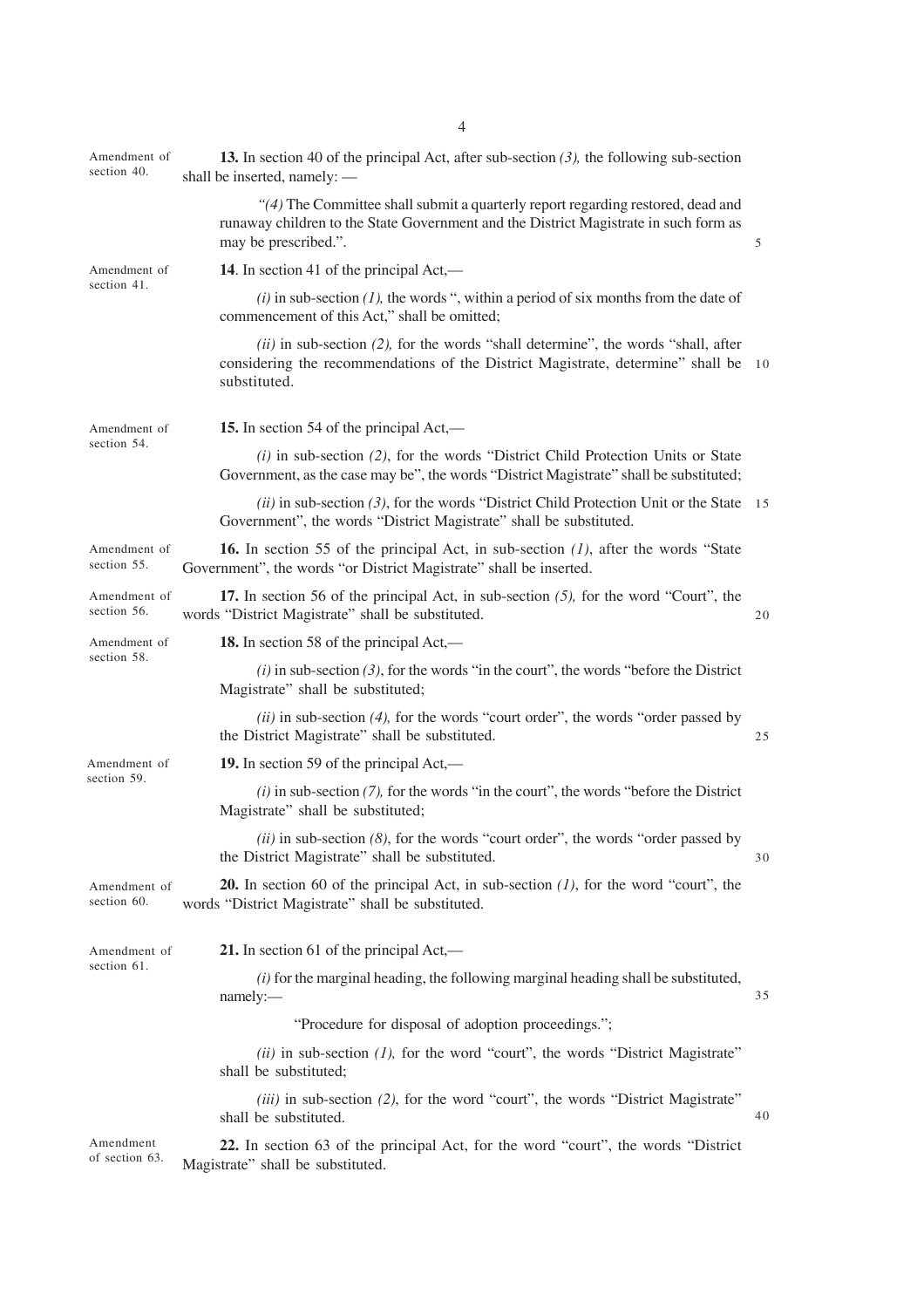|                                            | 23. In section 64 of the principal Act, for the words "concerned courts", the words<br>"District Magistrate" shall be substituted.                                                                                                                                                   | Amendment<br>of section 64.                     |  |  |
|--------------------------------------------|--------------------------------------------------------------------------------------------------------------------------------------------------------------------------------------------------------------------------------------------------------------------------------------|-------------------------------------------------|--|--|
|                                            | <b>24.</b> In section 65 of the principal Act, in sub-section $(4)$ , for the word "court", the<br>words "District Magistrate" shall be substituted.                                                                                                                                 | Amendment of<br>section 65.                     |  |  |
| 5                                          | 25. In section 74 of the principal Act, in sub-section (2), for the words "in cases where<br>the case", the words "in the pending case or in the case which" shall be substituted.                                                                                                   | Amendment of<br>section 74.                     |  |  |
|                                            | 26. For section 86 of the principal Act, the following section shall be substituted,<br>namely:                                                                                                                                                                                      | Substitution of<br>section 86.                  |  |  |
| 10                                         | "86. $(1)$ Where an offence under this Act is punishable with imprisonment for a<br>term of more than seven years, then, such offence shall be cognizable and non-bailable.                                                                                                          | Classification<br>of offences<br>and designated |  |  |
|                                            | (2) Where an offence under this Act is punishable with imprisonment for a term<br>of three years and above, but not more than seven years, then, such offence shall be<br>non-cognizable and non-bailable.                                                                           |                                                 |  |  |
| 15                                         | $(3)$ Where an offence, under this Act is punishable with imprisonment for less<br>than three years or with fine only, then, such offence shall be non-cognizable and<br>bailable.                                                                                                   |                                                 |  |  |
| 2 of 1974.<br>4 of 2006.<br>32 of 2012. 20 | (4) Notwithstanding anything contained in the Code of Criminal Procedure,<br>1973 or the Commission for Protection of Child Rights Act, 2005 or the Protection of<br>Children from Sexual Offences Act, 2012, offences under this Act shall be triable by the<br>Children's Court.". |                                                 |  |  |
|                                            | 27. In section 87 of the principal Act, for the "Explanation", the following Explanation<br>shall be substituted, namely:-                                                                                                                                                           | Amendment of<br>section 87.                     |  |  |
| 45 of 1860.                                | 'Explanation.—For the purposes of this section, the expression "abetment" shall<br>have the same meaning as assigned to it in section 107 of the Indian Penal Code.'.                                                                                                                |                                                 |  |  |
| 25                                         | <b>28.</b> In section 101 of the principal $Act$ , —                                                                                                                                                                                                                                 |                                                 |  |  |
|                                            | (i) for sub-section (3), the following sub-section shall be substituted, namely:-                                                                                                                                                                                                    | section 101.                                    |  |  |
|                                            | " $(3)$ No appeal shall lie from any order of acquittal made by the Board in<br>respect of a child alleged to have committed an offence other than the heinous<br>offence by a child who has completed or is above the age of sixteen years.".                                       |                                                 |  |  |
| 30                                         | $(ii)$ after sub-section (5), the following sub-sections shall be inserted, namely:—                                                                                                                                                                                                 |                                                 |  |  |
|                                            | "(6) Any person aggrieved by an adoption order passed by the District<br>Magistrate may, within a period of thirty days from the date of such order passed<br>by the District Magistrate, file an appeal before the Divisional Commissioner.                                         |                                                 |  |  |
| 35                                         | $(7)$ Every appeal filed under sub-section $(6)$ , shall be decided as<br>expeditiously as possible and an endeavour shall be made to dispose it within a<br>period of four weeks from the date of filing of the appeal:                                                             |                                                 |  |  |
| 40                                         | Provided that where there is no Divisional Commissioner, the State<br>Government or Union territory Administration, as the case may be, may, by<br>notification, empower an officer equivalent to the rank of the Divisional<br>Commissioner to decide the appeal.".                 |                                                 |  |  |
|                                            | <b>29.</b> In section 110 of the principal Act, in sub-section $(2)$ ,—                                                                                                                                                                                                              | Amendment of                                    |  |  |
|                                            | ( <i>a</i> ) after clause ( <i>xiv</i> ), the following clause shall be inserted, namely:—                                                                                                                                                                                           | section 110.                                    |  |  |
|                                            | "(xiva) the form of report submitted to the District Magistrate under sub-<br>section $(8)$ of section 27;";                                                                                                                                                                         |                                                 |  |  |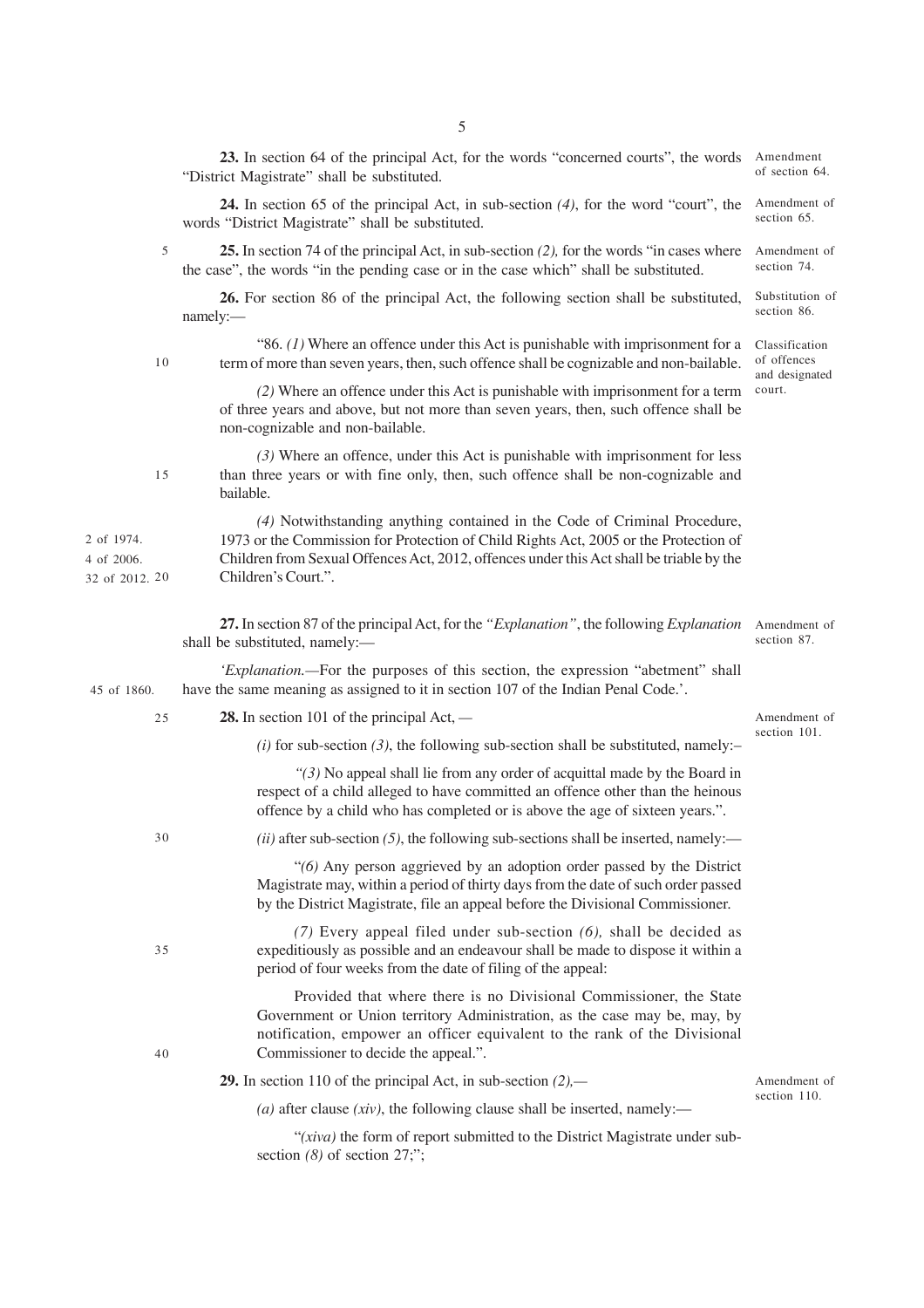(*b*) after clause *(xxii)*, the following clause shall be inserted, namely:—

*"(xxiia)* the form of quarterly report regarding restored, dead and runaway children under sub-section *(4)* of section 40;".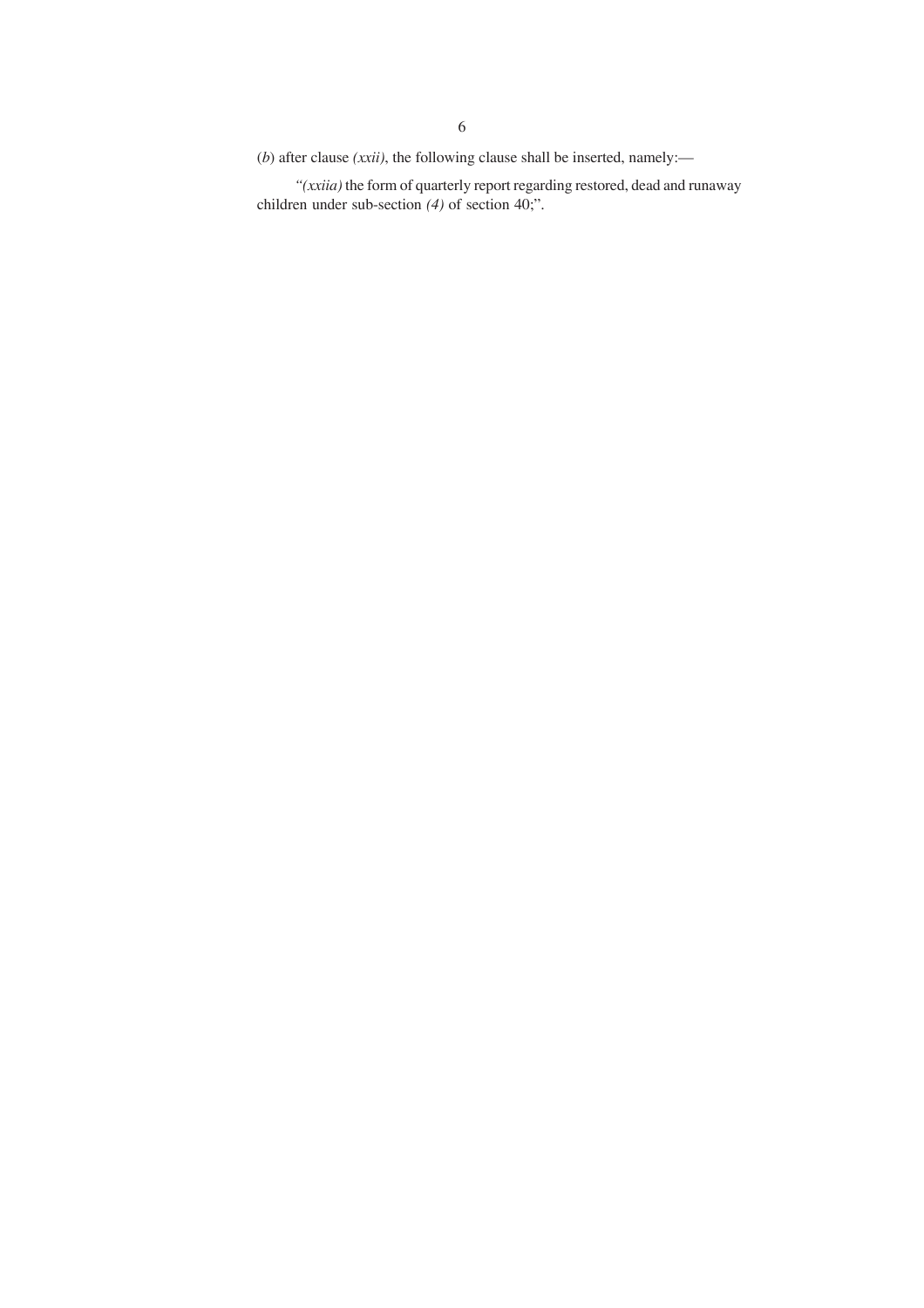### STATEMENT OF OBJECTS AND REASONS

The Juvenile Justice (Care and Protection of Children) Act, 2015 (the Juvenile Justice Act) came into force with effect from the 15th January, 2016, by repealing the Juvenile Justice Act, 2000,with a comprehensive provision for the children alleged or found to be in conflict with law and children in need of care and protection. The Juvenile Justice Act has been made in pursuance of the Constitution of India which mandates equal rights for children and also mandates upon State, *inter alia,* to take suitable measures for protection of children.The Act also fulfils the India's commitment as a signatory to the United Nations Convention on the rights of the child, the United Nations Standard Millennium Rules for the Administration of Juvenile Justice, 1985 (the Beijing Rules), the Hague Convention on Protection of Children and Co-operation in respect of Inter-country Adoption (1993) and other related international instruments.

2. Sub-section (*1*) of section 56 of the Juvenile Justice Act provides that adoption shall be resorted to for ensuring right to family for the orphan, abandoned and surrendered children, as per the provisions of the said Act and the rules and regulations made thereunder. Section 63 of the Juvenile Justice Act stipulates that the adoption is final on the issuance of the adoption order by the Court. Sub-section (*2*) of section 61 of the said Act also provides that the adoption proceedings shall be disposed of by the court within a period of two months from the date of filing of an application. It was observed that there is significant delay in finalisation of adoption cases in Courts. Besides, these adoption cases are non-adversarial in nature and to be dealt according to well laid out process. Hence, it is proposed to culminate the adoption process at the level of District Magistrate in the District.

3. District Magistrate, being the Chief Executive Officer in the District, is suitably placed to ensure effective coordination among the stakeholders for facilitation of necessary services for children's rehabilitation/re-integration. By further empowering District Magistrate to deal with child protection and adoption process, it aims to facilitate a coordinated and effective response of District Administration to various issues pertaining to children, including adoption.

4. The Juvenile Justice Act deals with "Petty", "Serious" and "Heinous" categories of offences. Hon'ble Supreme Court in the matter of Shilpa Mittal *Vs.* State of NCT of Delhi (Criminal Appeal No. 34 of 2020), *vide* its judgment dated the 9th January, 2020 has observed that the Juvenile Justice Act does not deal with the fourth category of offences viz., offence where the maximum sentence is more than seven years imprisonment, but no minimum sentence, or minimum sentence of less than seven years is provided and treated the same as "serious offences" under the Act.

5. Accordingly, the Juvenile Justice (Care and Protection of Children) Amendment Bill, 2021, *inter alia,* proposes:—

(*a*) to strengthen child protection at district level by empowering District Magistrate including Additional District Magistrate to effectively coordinate and monitor the functions of various agencies responsible for implementation of the provisions of the Juvenile Justice Act;

(*b*) to empower District Magistrate including Additional District Magistrate to authorise orders of adoption, in order to address issues of delay in adoption and to propose that appeals on the orders of adoption may be preferred to the Divisional Commissioner;

(*c*) to strengthen the Child Welfare Committee by incorporating provisions relating to educational qualifications for the members and stipulating eligibility conditions for selection of the committee;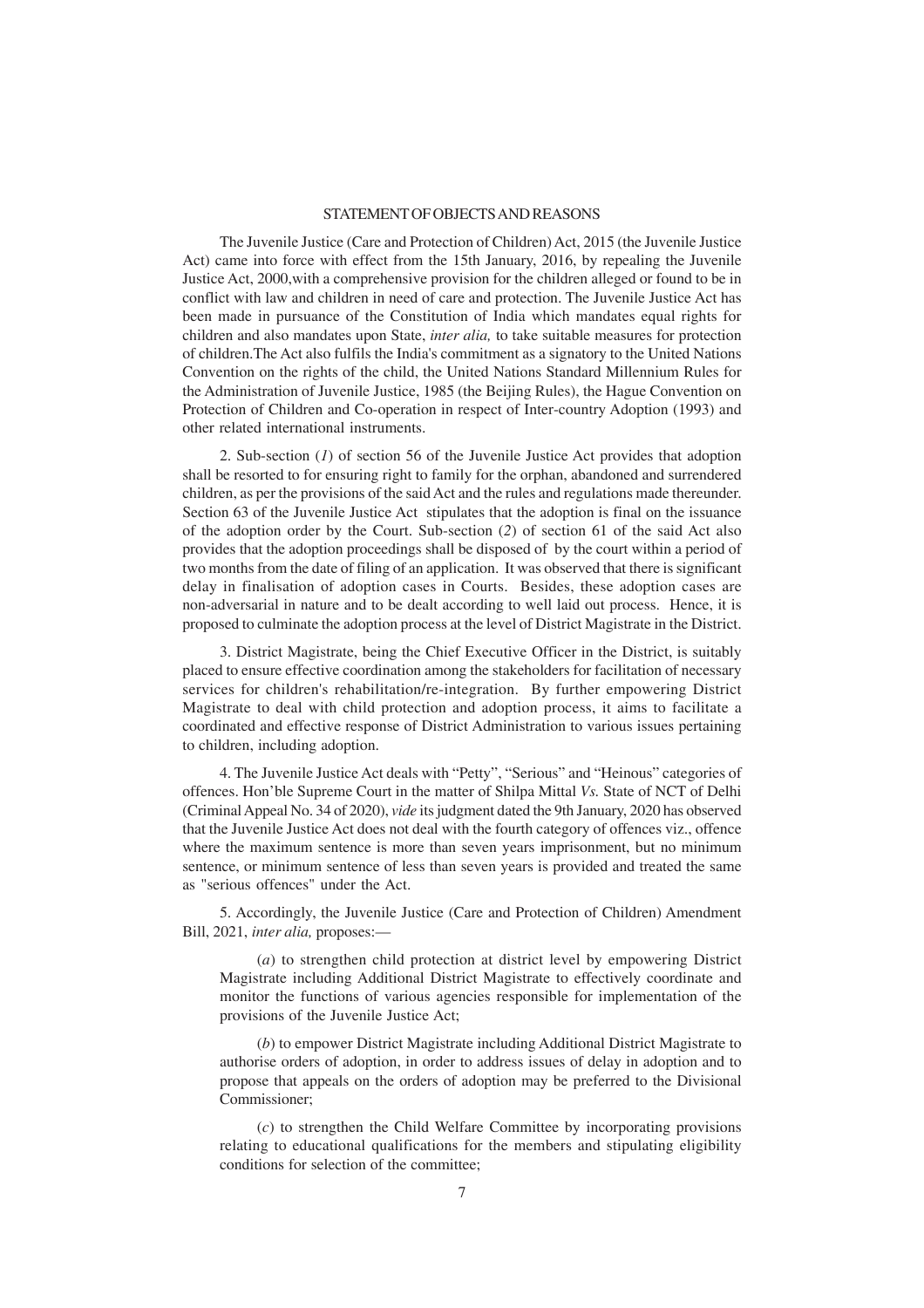(*d*) to categorise offences wherein maximum sentence is more than seven years imprisonment but no minimum sentence, or a minimum sentence of less than seven years has been provided as "serious offences" under the Juvenile Justice Act; and

(*e*) to remove difficulties in interpretation of the Juvenile Justice Act.

6. The Bill seeks to achieve the above objectives.

*The* 9*th March*, 2021*.*

NEW DELHI; SMRITI ZUBIN IRANI.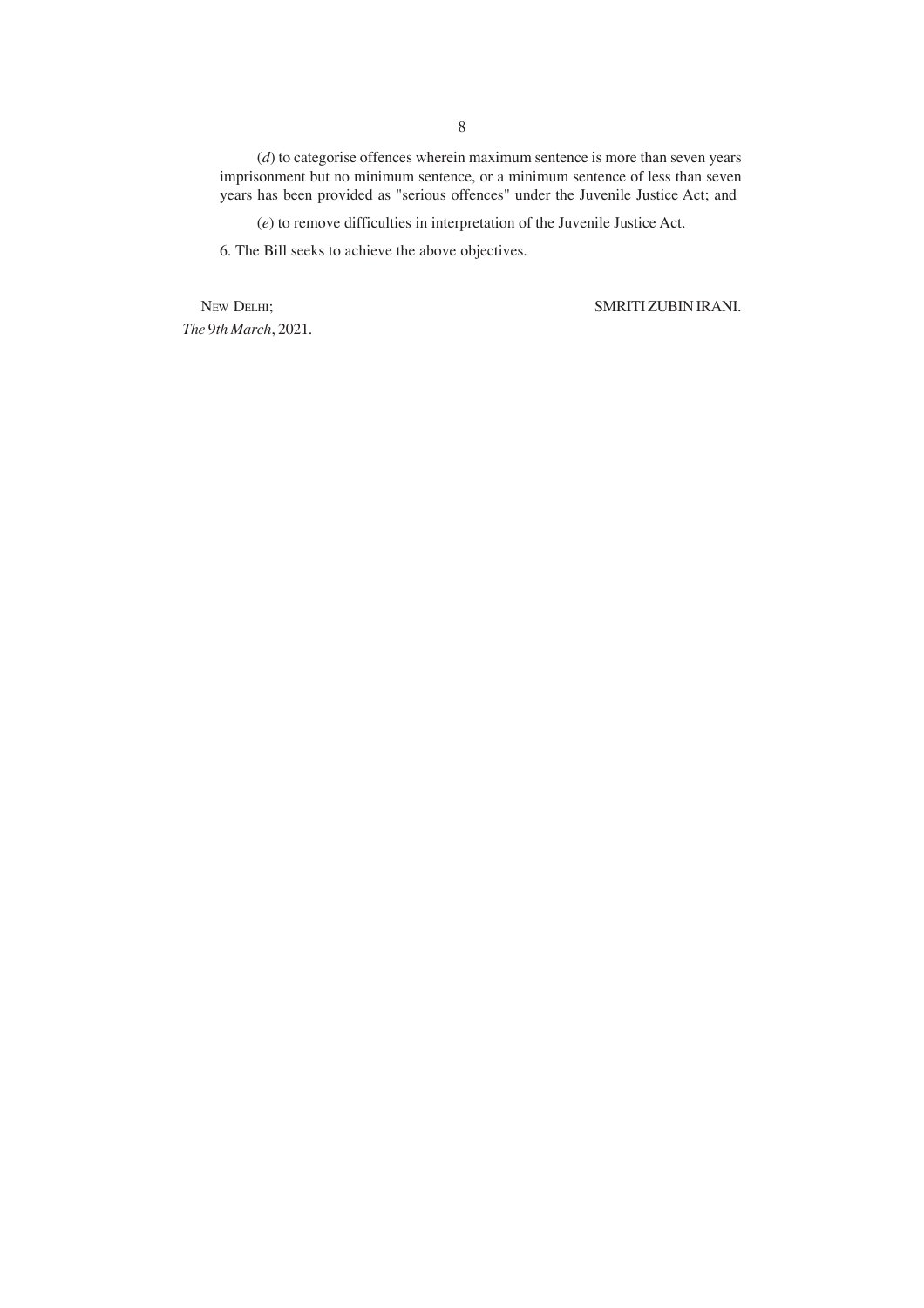## MEMORANDUM REGARDING DELEGATED LEGISLATION

Clause 29 of the Bill seeks to amend section 110 of the Juvenile Justice (Care and Protection of Children) Act, 2015 which provides the Central Government to make rules for—

(*a*) the form of report submitted to the District Magistrate under sub-section (*8*) of section 27; and

(*b*) the form of quarterly report regarding restored, dead and runaway children under sub-section (*4*) of section 40.

2. The matter in respect of which the aforementioned rules may be made are matters of procedure and administrative details, and as such, it is not practicable to provide for them in the proposed Bill itself. The delegation of legislative power is, therefore, of a normal character.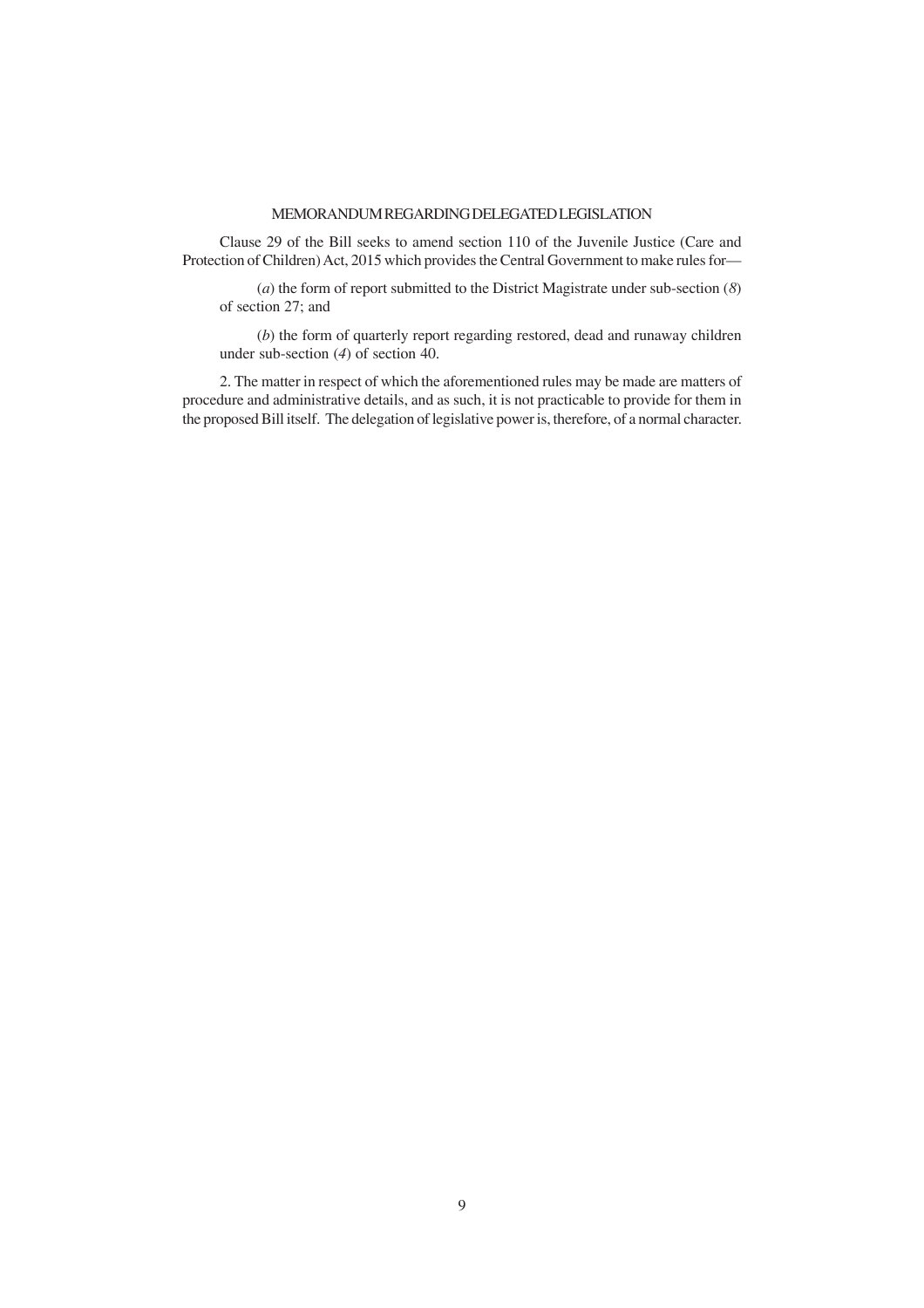### ANNEXURE

### EXTRACTS FROM THE JUVENILE JUSTICE (CARE AND PROTECTION OF CHILDREN) ACT, 2015

Definitions.

(2 OF 2016)  $*$  \*  $*$  \*  $*$  \*  $*$  \* **2.** In this Act, unless the context otherwise requires,—  $*$  \*  $*$  \*  $*$  \*  $*$  \* (*4*) "administrator" means any district official not below the rank of Deputy Secretary to the State, on whom magisterial powers have been conferred;  $*$  \*  $*$  \*  $*$  \*  $*$  \* (*14*) "child in need of care and protection" means a child—  $*$  \*  $*$  \*  $*$  \*  $*$  \* (*ii*) who is found working in contravention of labour laws for the time being in force or is found begging, or living on the street; or  $*$  \*  $*$  \*  $*$  \*  $*$  \* (*vi*) who does not have parents and no one is willing to take care of, or whose parents have abandoned or surrendered him; or  $*$   $*$   $*$   $*$   $*$   $*$ (*ix*) who is found vulnerable and is likely to be inducted into drug abuse or trafficking; or  $*$   $*$   $*$   $*$   $*$   $*$ (*17*) "Child Welfare Officer" means an officer attached to a Children's Home, for carrying out the directions given by the Committee or, as the case may be, the Board with such responsibility as may be prescribed;  $*$  \*  $*$  \*  $*$  \*  $*$  \* (*26*) "District Child Protection Unit" means a Child Protection Unit for a District, established by the State Government under section 106, which is the focal point to ensure the implementation of this Act and other child protection measures in the district;  $*$  \*  $*$  \*  $*$  \*  $*$  \* (*46*) "place of safety" means any place or institution, not being a police lockup or jail, established separately or attached to an observation home or a special home, as the case may be, the person incharge of which is willing to receive and take care of the children alleged or found to be in conflict with law, by an order of the Board or the Children's Court, both during inquiry and ongoing rehabilitation after having been found guilty for a period and purpose as specified in the order;  $*$  \*  $*$  \*  $*$  \*  $*$  \*

(*54*) "serious offences" includes the offences for which the punishment under the Indian Penal Code or any other law for the time being in force, is imprisonment between three 45 of 1860. to seven years;

 $*$  \*  $*$  \*  $*$  \*  $*$  \* 10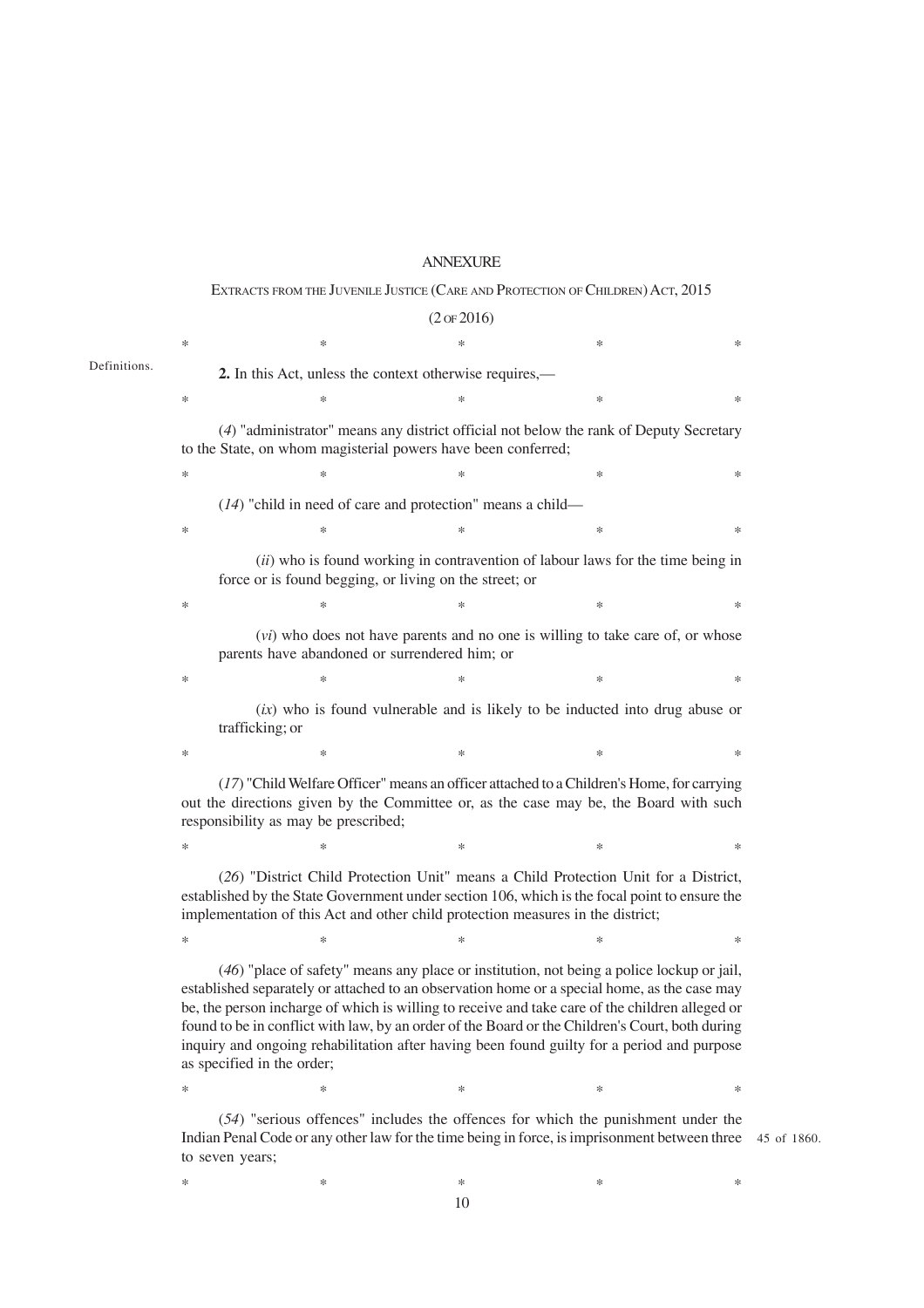### CHAPTER II

#### GENERAL PRINCIPLES OF CARE AND PROTECTION OF CHILDREN

**3.** The Central Government, the State Governments, the Board, and other agencies, as General the case may be, while implementing the provisions of this Act shall be guided by the following fundamental principles, namely:—

principles to be followed in administration of Act.

(*i*) *Principle of presumption of innocence:* Any child shall be presumed to be an innocent of any *mala fide* or criminal intent up to the age of eighteen years.

(*ii*) *Principle of dignity and worth:* All human beings shall be treated with equal dignity and rights.

(*iii*) *Principle of participation:* Every child shall have a right to be heard and to participate in all processes and decisions affecting his interest and the child's views shall be taken into consideration with due regard to the age and maturity of the child.

(*iv*) *Principle of best interest:* All decisions regarding the child shall be based on the primary consideration that they are in the best interest of the child and to help the child to develop full potential.

(*v*) *Principle of family responsibility:* The primary responsibility of care, nurture and protection of the child shall be that of the biological family or adoptive or foster parents, as the case may be.

(*vi*) *Principle of safety:* All measures shall be taken to ensure that the child is safe and is not subjected to any harm, abuse or maltreatment while in contact with the care and protection system, and thereafter.

(*vii*) *Positive measures:* All resources are to be mobilised including those of family and community, for promoting the well-being, facilitating development of identity and providing an inclusive and enabling environment, to reduce vulnerabilities of children and the need for intervention under this Act.

(*viii*) *Principle of non-stigmatising semantics:* Adversarial or accusatory words are not to be used in the processes pertaining to a child.

(*ix*) *Principle of non-waiver of rights:* No waiver of any of the right of the child is permissible or valid, whether sought by the child or person acting on behalf of the child, or a Board or a Committee and any non-exercise of a fundamental right shall not amount to waiver.

(*x*) *Principle of equality and non-discrimination:* There shall be no discrimination against a child on any grounds including sex, caste, ethnicity, place of birth, disability and equality of access, opportunity and treatment shall be provided to every child.

(*xi*) *Principle of right to privacy and confidentiality:* Every child shall have a right to protection of his privacy and confidentiality, by all means and throughout the judicial process.

(*xii*) *Principle of institutionalisation as a measure of last resort:* A child shall be placed in institutional care as a step of last resort after making a reasonable inquiry.

(*xiii*) *Principle of repatriation and restoration:* Every child in the juvenile justice system shall have the right to be re-united with his family at the earliest and to be restored to the same socioeconomic and cultural status that he was in, before coming under the purview of this Act, unless such restoration and repatriation is not in his best interest.

*(xiv*) *Principle of fresh start:* All past records of any child under the Juvenile Justice system should be erased except in special circumstances.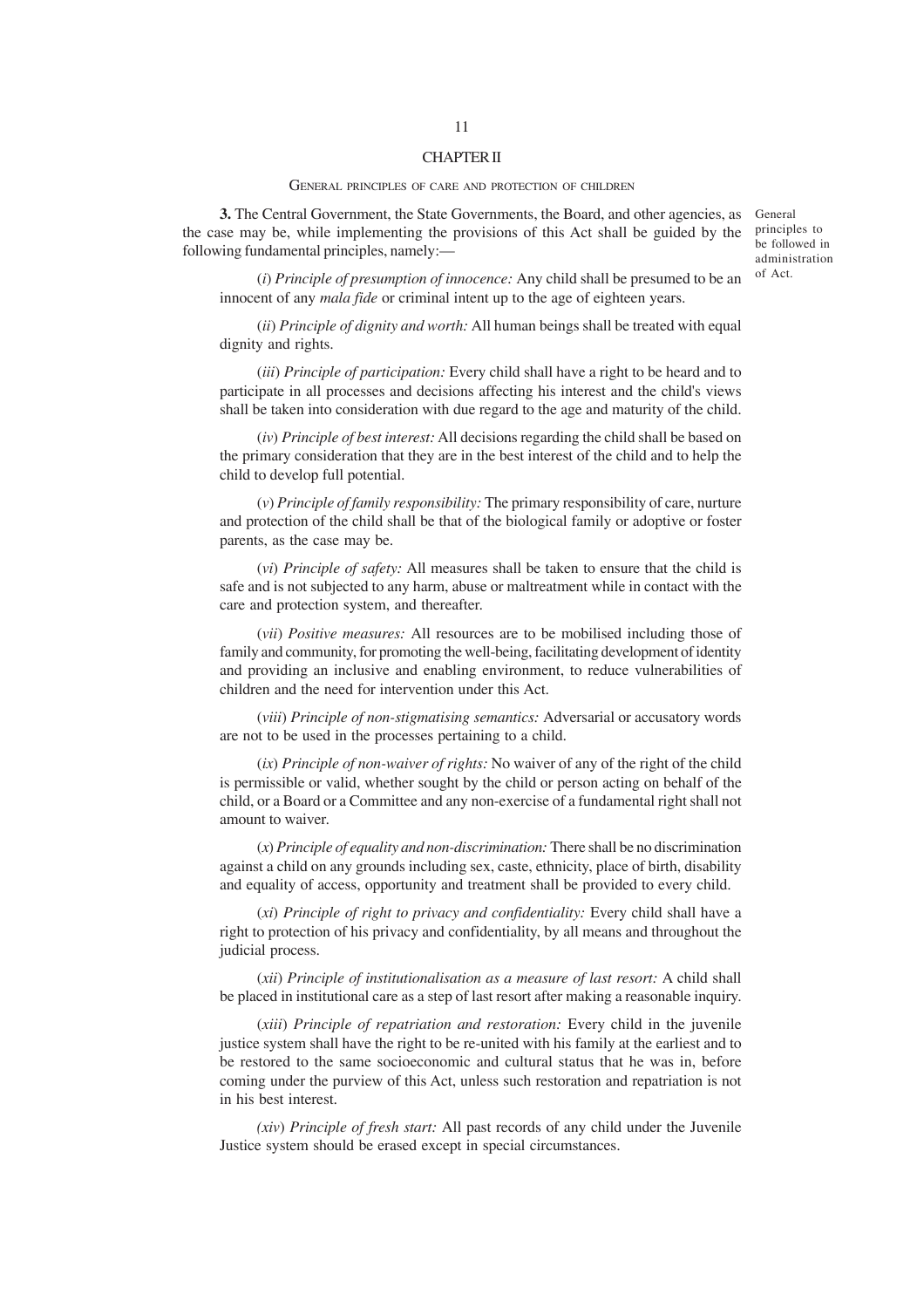*(xv*) *Principle of diversion:* Measures for dealing with children in conflict with law without resorting to judicial proceedings shall be promoted unless it is in the best interest of the child or the society as a whole.

(*xvi*) *Principles of natural justice*: Basic procedural standards of fairness shall be adhered to, including the right to a fair hearing, rule against bias and the right to review, by all persons or bodies, acting in a judicial capacity under this Act.

### CHAPTER III

### JUVENILE JUSTICE BOARD

| Juvenile Justice                                                                 | 4. $(I)^*$                                                                                                                                                                                                                                                                                                            |                                                                                                                                                                                                         | * |        | $\ast$ | $\ast$                                                                                                                                                                                                                                                                                                                                                                                                                                                                               | * |  |  |
|----------------------------------------------------------------------------------|-----------------------------------------------------------------------------------------------------------------------------------------------------------------------------------------------------------------------------------------------------------------------------------------------------------------------|---------------------------------------------------------------------------------------------------------------------------------------------------------------------------------------------------------|---|--------|--------|--------------------------------------------------------------------------------------------------------------------------------------------------------------------------------------------------------------------------------------------------------------------------------------------------------------------------------------------------------------------------------------------------------------------------------------------------------------------------------------|---|--|--|
| Board.                                                                           |                                                                                                                                                                                                                                                                                                                       | be terminated after holding an inquiry by the State Government, if he—                                                                                                                                  |   |        |        | (7) The appointment of any member of the Board, except the Principal Magistrate, may                                                                                                                                                                                                                                                                                                                                                                                                 |   |  |  |
|                                                                                  | $\ast$                                                                                                                                                                                                                                                                                                                | ∗                                                                                                                                                                                                       |   | ∗      |        | *                                                                                                                                                                                                                                                                                                                                                                                                                                                                                    | * |  |  |
|                                                                                  | <i>(iii)</i> fails to attend less than three-fourths of the sittings in a year; or                                                                                                                                                                                                                                    |                                                                                                                                                                                                         |   |        |        |                                                                                                                                                                                                                                                                                                                                                                                                                                                                                      |   |  |  |
|                                                                                  | ∗                                                                                                                                                                                                                                                                                                                     | *                                                                                                                                                                                                       |   | $\ast$ |        | *                                                                                                                                                                                                                                                                                                                                                                                                                                                                                    | ∗ |  |  |
| Powers,                                                                          | 8. $(I)^*$                                                                                                                                                                                                                                                                                                            |                                                                                                                                                                                                         | * |        | $\ast$ | *                                                                                                                                                                                                                                                                                                                                                                                                                                                                                    | * |  |  |
| functions and<br>responsibilities                                                |                                                                                                                                                                                                                                                                                                                       | $(3)$ The functions and responsibilities of the Board shall include—                                                                                                                                    |   |        |        |                                                                                                                                                                                                                                                                                                                                                                                                                                                                                      |   |  |  |
| of the Board.                                                                    | $\ast$                                                                                                                                                                                                                                                                                                                | *                                                                                                                                                                                                       |   | $\ast$ |        | *                                                                                                                                                                                                                                                                                                                                                                                                                                                                                    | * |  |  |
|                                                                                  |                                                                                                                                                                                                                                                                                                                       | $(m)$ conducting regular inspection of jails meant for adults to check if any child<br>is lodged in such jails and take immediate measures for transfer of such a child to the<br>observation home; and |   |        |        |                                                                                                                                                                                                                                                                                                                                                                                                                                                                                      |   |  |  |
|                                                                                  | $\ast$                                                                                                                                                                                                                                                                                                                | *                                                                                                                                                                                                       |   | $\ast$ |        | $\ast$                                                                                                                                                                                                                                                                                                                                                                                                                                                                               | ∗ |  |  |
| Bail to a                                                                        | 12. $(I)^*$                                                                                                                                                                                                                                                                                                           |                                                                                                                                                                                                         | ∗ |        | $\ast$ | $\ast$                                                                                                                                                                                                                                                                                                                                                                                                                                                                               | * |  |  |
| person who is<br>apparently a<br>child alleged to<br>be in conflict<br>with law. | (2) When such person having been apprehended is not released on bail under sub-<br>section $(I)$ by the officer-in-charge of the police station, such officer shall cause the person<br>to be kept only in an observation home in such manner as may be prescribed until the person<br>can be brought before a Board. |                                                                                                                                                                                                         |   |        |        |                                                                                                                                                                                                                                                                                                                                                                                                                                                                                      |   |  |  |
|                                                                                  | ∗                                                                                                                                                                                                                                                                                                                     | *                                                                                                                                                                                                       |   | *      |        | *                                                                                                                                                                                                                                                                                                                                                                                                                                                                                    | ∗ |  |  |
| Orders<br>regarding<br>child found to<br>be in conflict<br>with law.             |                                                                                                                                                                                                                                                                                                                       | and past conduct of the child, the Board may, if it so thinks fit,—                                                                                                                                     |   |        |        | <b>18.</b> (1) Where a Board is satisfied on inquiry that a child irrespective of age has<br>committed a petty offence, or a serious offence, or a child below the age of sixteen years has<br>committed a heinous offence, then, notwithstanding anything contrary contained in any<br>other law for the time being in force, and based on the nature of offence, specific need for<br>supervision or intervention, circumstances as brought out in the social investigation report |   |  |  |
|                                                                                  |                                                                                                                                                                                                                                                                                                                       |                                                                                                                                                                                                         |   |        |        | $(a)$ allow the child to go home after advice or admonition by following appropriate<br>inquiry and counselling to such child and to his parents or the guardian;                                                                                                                                                                                                                                                                                                                    |   |  |  |

(*b*) direct the child to participate in group counselling and similar activities;

(*c*) order the child to perform community service under the supervision of an organisation or institution, or a specified person, persons or group of persons identified by the Board;

(*d*) order the child or parents or the guardian of the child to pay fine:

Provided that, in case the child is working, it may be ensured that the provisions of any labour law for the time being in force are not violated;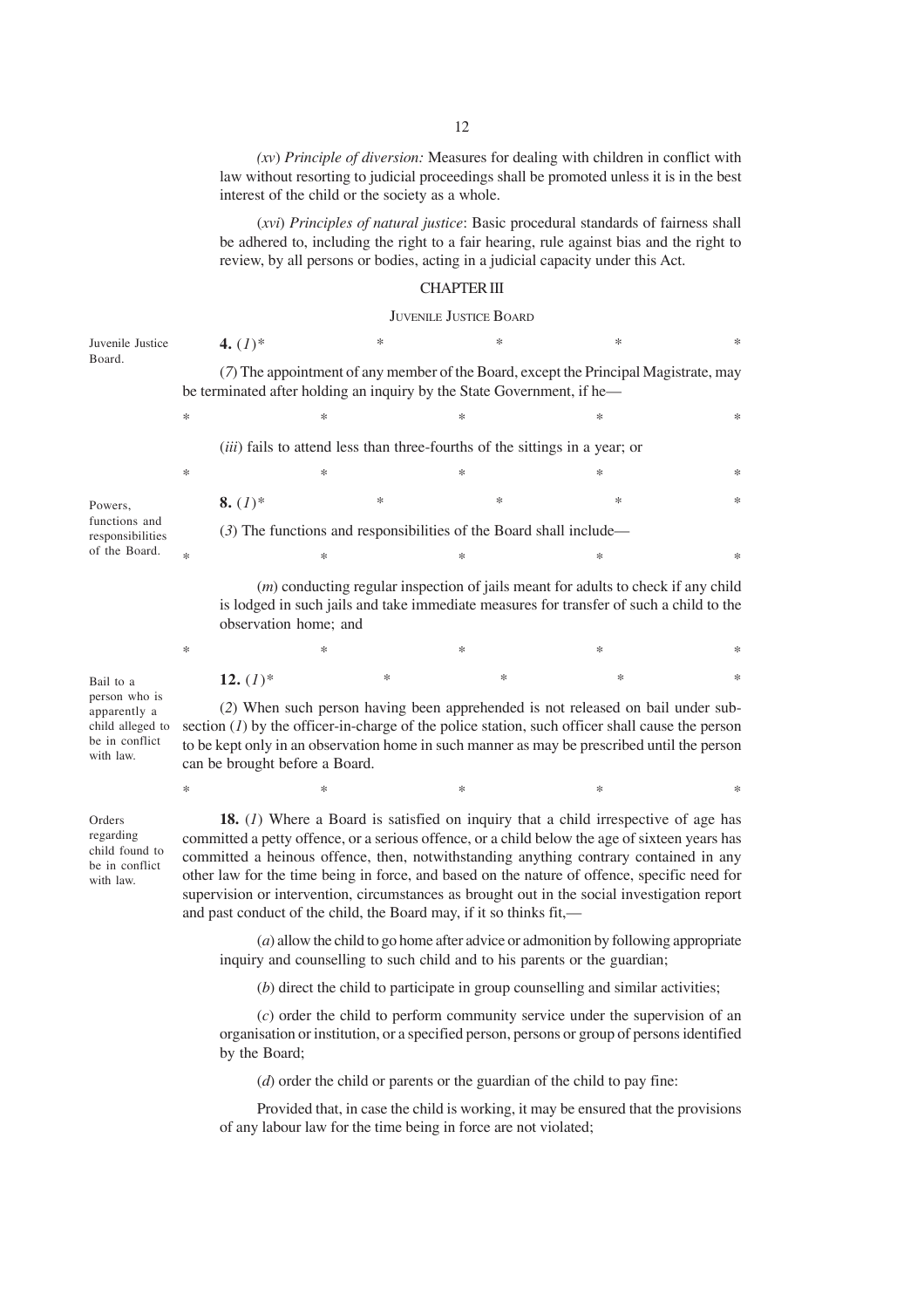(*e*) direct the child to be released on probation of good conduct and placed under the care of any parent, guardian or fit person, on such parent, guardian or fit person executing a bond, with or without surety, as the Board may require, for the good behaviour and child's well-being for any period not exceeding three years;

(*f*) direct the child to be released on probation of good conduct and placed under the care and supervision of any fit facility for ensuring the good behaviour and child's well-being for any period not exceeding three years;

(*g*) direct the child to be sent to a special home, for such period, not exceeding three years, as it thinks fit, for providing reformative services including education, skill development, counselling, behaviour modification therapy and psychiatric support during the period of stay in the special home:

Provided that if the conduct and behaviour of the child has been such that, it would not be in the child's interest, or in the interest of other children housed in a special home, the Board may send such child to the place of safety.

# $*$  \*  $*$  \*  $*$  \*  $*$  \* CHAPTER V

#### CHILD WELFARE COMMITTEE

**27.**  $(1)^*$  \* \* \* \* \*

(*4*) No person shall be appointed as a member of the Committee unless such person has been actively involved in health, education or welfare activities pertaining to children for at least seven years or is a practicing professional with a degree in child psychology or psychiatry or law or social work or sociology or human development. Committee.

(*7*) The appointment of any member of the Committee shall be terminated by the State Government after making an inquiry, if—

 $*$  \*  $*$  \*  $*$  \*  $*$  \*

 $*$  \*  $*$  \*  $*$  \*  $*$  \*

(*iii*) he fails to attend the proceedings of the Committee consecutively for three months without any valid reason or he fails to attend less than threefourths of the sittings in a year.

(*8*) The District Magistrate shall conduct a quarterly review of the functioning of the Committee.

 $*$  \*  $*$  \*  $*$  \*  $*$  \*

(*10*) The District Magistrate shall be the grievances redressal authority for the Child Welfare Committee and anyone connected with the child, may file a petition before the District Magistrate, who shall consider and pass appropriate orders.

 $*$  \*  $*$  \*  $*$  \*  $*$  \* **32.**  $(1)^*$  \* \* \* \* \*

(*2*) The information regarding a child referred to in sub-section (1) shall be mandatorily uploaded on a portal as may be specified by the Central Government or the Committee or the child found District Child Protection Unit or the child care institution, as the case may be.

 $*$  \*  $*$  \*  $*$  \*  $*$  \*

Mandatory reporting regarding a separated from guardian.

Child Welfare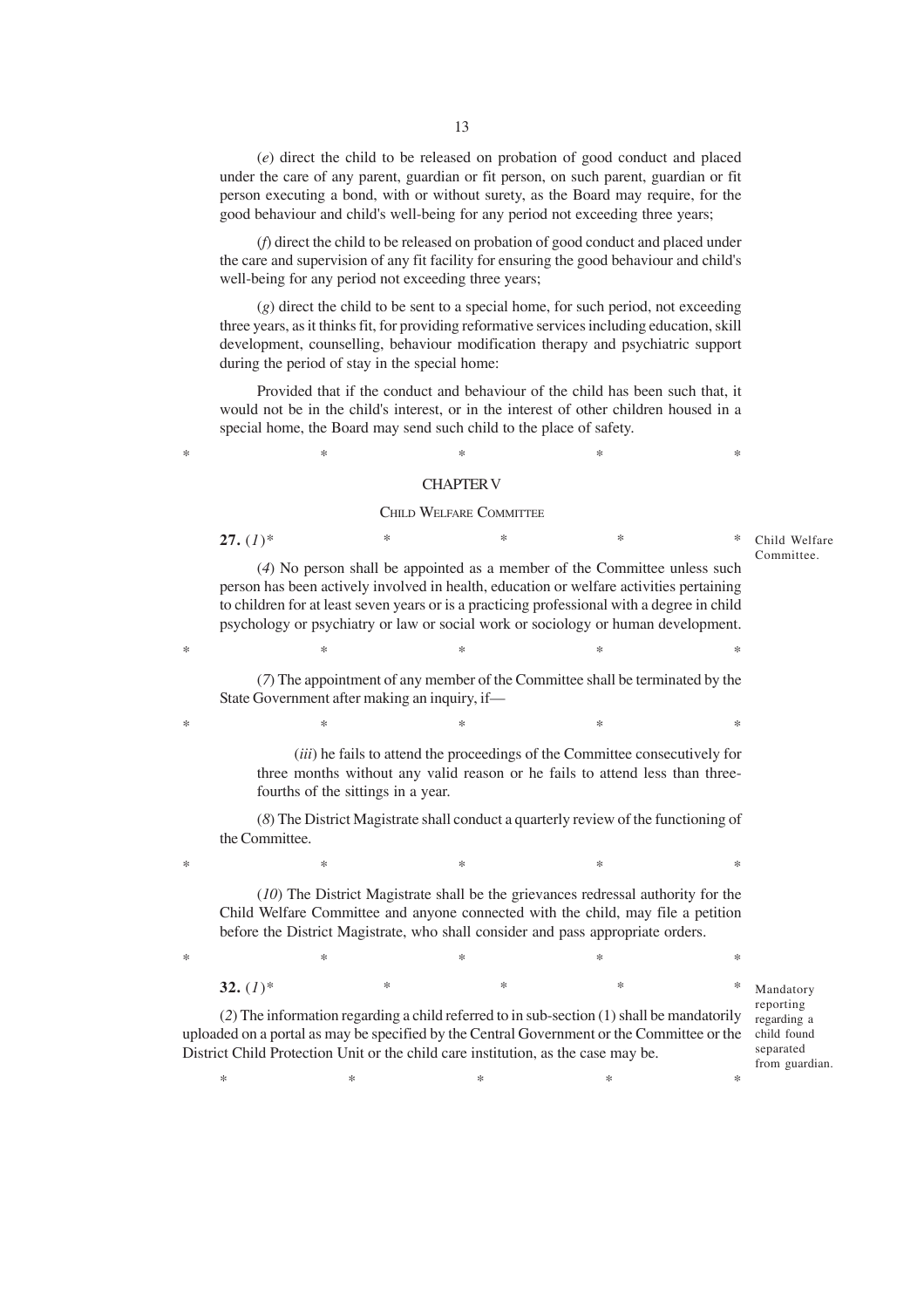Orders passed regarding a child in need of care and protection.

**37.** (*1*) The Committee on being satisfied through the inquiry that the child before the Committee is a child in need of care and protection, may, on consideration of Social Investigation Report submitted by Child Welfare Officer and taking into account the child's wishes in case the child is sufficiently mature to take a view, pass one or more of the following orders, namely:—

(*a*) declaration that a child is in need of care and protection;

(*b*) restoration of the child to parents or guardian or family with or without supervision of Child Welfare Officer or designated social worker;

(*c*) placement of the child in Children's Home or fit facility or Specialised Adoption Agency for the purpose of adoption for long term or temporary care, keeping in mind the capacity of the institution for housing such children, either after reaching the conclusion that the family of the child cannot be traced or even if traced, restoration of the child to the family is not in the best interest of the child;

(*d*) placement of the child with fit person for long term or temporary care;

(*e*) foster care orders under section 44;

(*f*) sponsorship orders under section 45;

decision in the manner as may be prescribed, every month.

(*g*) directions to persons or institutions or facilities in whose care the child is placed, regarding care, protection and rehabilitation of the child, including directions relating to immediate shelter and services such as medical attention, psychiatric and psychological support including need-based counselling, occupational therapy or behaviour modification therapy, skill training, legal aid, educational services, and other developmental activities, as required, as well as follow-up and coordination with the District Child Protection Unit or State Government and other agencies;

(*h*) declaration that the child is legally free for adoption under section 38.

(*5*) The Committee shall inform the State Agency and the Authority regarding the number of children declared as legally free for adoption and number of cases pending for

| * |             | ∗ |   | ∗ |   | ∗ |   | $\ast$ |
|---|-------------|---|---|---|---|---|---|--------|
|   | 38. $(I)^*$ |   | ∗ |   | ∗ |   | ∗ | $\ast$ |

Procedure for declaring a child legally free for adoption.

Registration of child care institutions.

**41.** (*1*) Notwithstanding anything contained in any other law for the time being in force, all institutions, whether run by a State Government or by voluntary or non-governmental organisations, which are meant, either wholly or partially, for housing children in need of care and protection or children in conflict with law, shall, be registered under this Act in such manner as may be prescribed, within a period of six months from the date of commencement of this Act, regardless of whether they are receiving grants from the Central Government or, as the case may be, the State Government or not:

 $*$  \*  $*$  \*  $*$  \*  $*$  \*

Provided that the institutions having valid registration under the Juvenile Justice (Care and Protection of Children) Act, 2000 on the date of commencement of this Act shall be 56 of 2000.deemed to have been registered under this Act.

(*2*) At the time of registration under this section, the State Government shall determine and record the capacity and purpose of the institution and shall register the institution as a Children's Home or open shelter or Specialised Adoption Agency or observation home or special home or place of safety, as the case may be.

 $*$  \*  $*$  \*  $*$  \*  $*$  \* **54.** (*1*)\* \* \* \* \*

Inspection of institutions registered under this Act.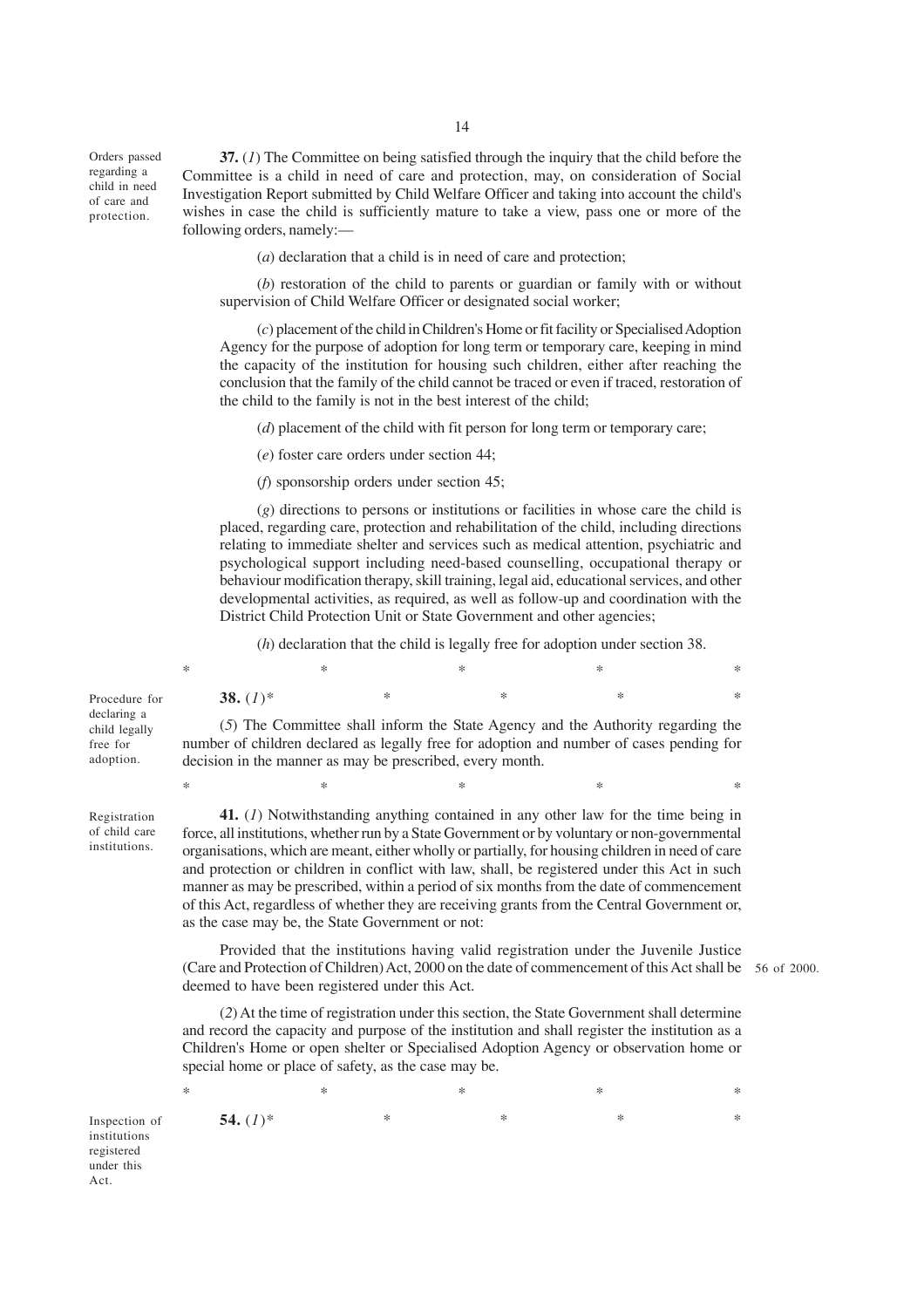(*2*) Such inspection committees shall mandatorily conduct visits to all facilities housing children in the area allocated, at least once in three months in a team of not less than three members, of whom at least one shall be a woman and one shall be a medical officer, and submit reports of the findings of such visits within a week of their visit, to the District Child Protection Units or State Government, as the case may be, for further action.

(*3*) On the submission of the report by the inspection committee within a week of the inspection, appropriate action shall be taken within a month by the District Child Protection Unit or the State Government and a compliance report shall be submitted to the State Government.

**55.** (*1*) The Central Government or State Government may independently evaluate the functioning of the Board, Committee, special juvenile police units, registered institutions, or recognised fit facilities and persons, at such period and through such persons or institutions as may be prescribed by that Government.

Evaluation of functioning of structures.

# $*$  \*  $*$  \*  $*$  \*  $*$  \* CHAPTER VIII

#### **ADOPTION**

**56.** (*1*)\* \* \* \* \* (*5*) Any person, who takes or sends a child to a foreign country or takes part in any arrangement for transferring the care and custody of a child to another person in a foreign country without a valid order from the Court, shall be punishable as per the provisions of section 80. Adoption.

| *      | $\ast$ | $\ast$        |               | ×             | $\ast$ |
|--------|--------|---------------|---------------|---------------|--------|
| 58.(1) | ∗      | $\rightarrow$ | $\rightarrow$ | $\rightarrow$ | $\ast$ |

(*3*) On the receipt of the acceptance of the child from the prospective adoptive parents along with the child study report and medical report of the child signed by such parents, the Specialised Adoption Agency shall give the child in pre-adoption foster care and file an application in the court for obtaining the adoption order, in the manner as provided in the adoption regulations framed by the Authority.

(*4*) On the receipt of a certified copy of the court order, the Specialised Adoption Agency shall send immediately the same to the prospective adoptive parents.

 $*$  \*  $*$  \*  $*$  \*  $*$  \* **59.** (*1*) \* \* \* \* \*

(*7*) On receipt of the acceptance of the child from the prospective adoptive parents, the Specialised Adoption Agency shall file an application in the court for obtaining the adoption order, in the manner as provided in the adoption regulations framed by the Authority.

(*8*) On the receipt of a certified copy of the court order, the specialised adoption agency shall send immediately the same to Authority, State Agency and to the prospective adoptive parents, and obtain a passport for the child.

 $*$  \*  $*$  \*  $*$  \*  $*$  \* **60.** (1) A relative living abroad, who intends to adopt a child from his relative in India Procedure for

shall obtain an order from the court and apply for no objection certificate from Authority, in the manner as provided in the adoption regulations framed by the Authority.

 $*$  \*  $*$  \*  $*$  \*  $*$  \*

Procedure for adoption by Indian prospective adoptive parents living in India.

Procedure for inter-country adoption of an orphan or abandoned or surrendered child.

inter-country relative adoption.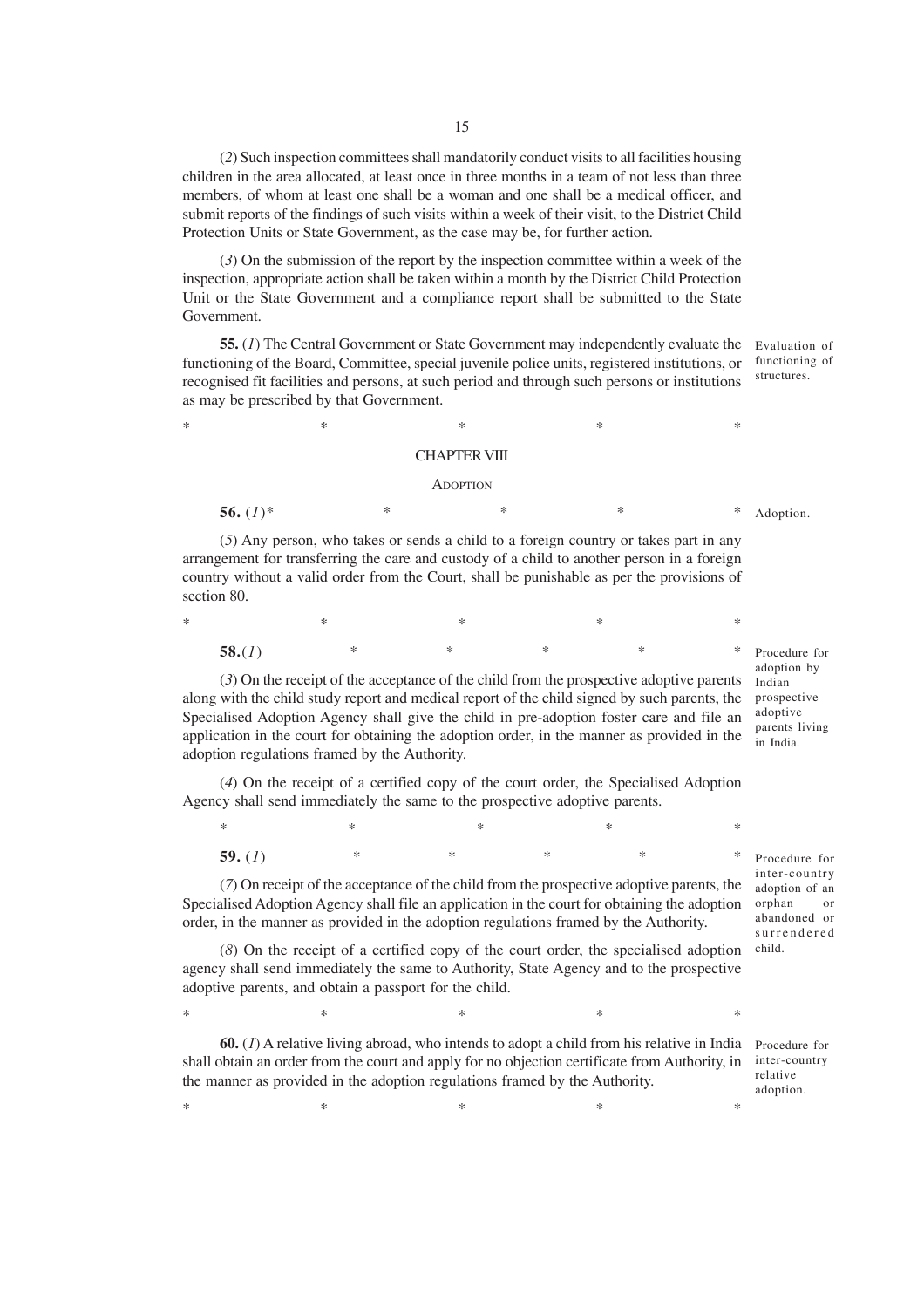Court procedure and penalty against payment in consideration of adoption.

**61.** (*1*) Before issuing an adoption order, the court shall satisfy itself that—

(*a*) the adoption is for the welfare of the child;

(*b*) due consideration is given to the wishes of the child having regard to the age and understanding of the child; and

(*c*) that neither the prospective adoptive parents has given or agreed to give nor the specialised adoption agency or the parent or guardian of the child in case of relative adoption has received or agreed to receive any payment or reward in consideration of the adoption, except as permitted under the adoption regulations framed by the Authority towards the adoption fees or service charge or child care corpus.

(*2*) The adoption proceedings shall be held in camera and the case shall be disposed of by the court within a period of two months from the date of filing.

 $*$  \*  $*$  \*  $*$  \*  $*$  \*

**63.** A child in respect of whom an adoption order is issued by the court, shall become the child of the adoptive parents, and the adoptive parents shall become the parents of the child as if the child had been born to the adoptive parents, for all purposes, including intestacy, with effect from the date on which the adoption order takes effect, and on and from such date all the ties of the child in the family of his or her birth shall stand severed and replaced by those created by the adoption order in the adoptive family:

Provided that any property which has vested in the adopted child immediately before the date on which the adoption order takes effect shall continue to vest in the adopted child subject to the obligations, if any, attached to the ownership of such property including the obligations, if any, to maintain the relatives in the biological family.

Reporting of adoption.

Effect of adoption.

> **64.** Notwithstanding anything contained in any other law for the time being in force, information regarding all adoption orders issued by the concerned courts, shall be forwarded to Authority on monthly basis in the manner as provided in the adoption regulations framed by the Authority, so as to enable Authority to maintain the data on adoption.

**65.** (*1*) \* \* \* \* \*

Specialised Adoption Agencies.

court.

(*4*) In case any Specialised Adoption Agency is in default in taking necessary steps on its part as provided in this Act or in the adoption regulations framed by the Authority, for getting an orphan or abandoned or surrendered child legally free for adoption from the Committee or in completing the home study report of the prospective adoptive parents or in obtaining adoption order from the court within the stipulated time, such Specialised Adoption Agency shall be punishable with a fine which may extend up to fifty thousand rupees and in case of repeated default, the recognition of the Specialised Adoption Agency shall be withdrawn by the State Government.

## $*$  \*  $*$  \*  $*$  \*  $*$  \* CHAPTER IX

#### OTHER OFFENCES AGAINST CHILDREN

**74.** (*1*) \* \* \* \* \* (*2*) The Police shall not disclose any record of the child for the purpose of character certificate or otherwise in cases where the case has been closed or disposed of.  $*$  \*  $*$  \*  $*$  \*  $*$  \* Prohibition on disclosure of identity of children.

**86.** (*1*) Where an offence under this Act is punishable with imprisonment for a term more than seven years, then, such offence shall be cognizable, non-bailable and triable by a Children's Court. Classification of offences and designated

> (*2*) Where an offence under this Act is punishable with imprisonment for a term of three years and above, but not more than seven years, then, such offence shall be cognizable, non-bailable and triable by a Magistrate of First Class.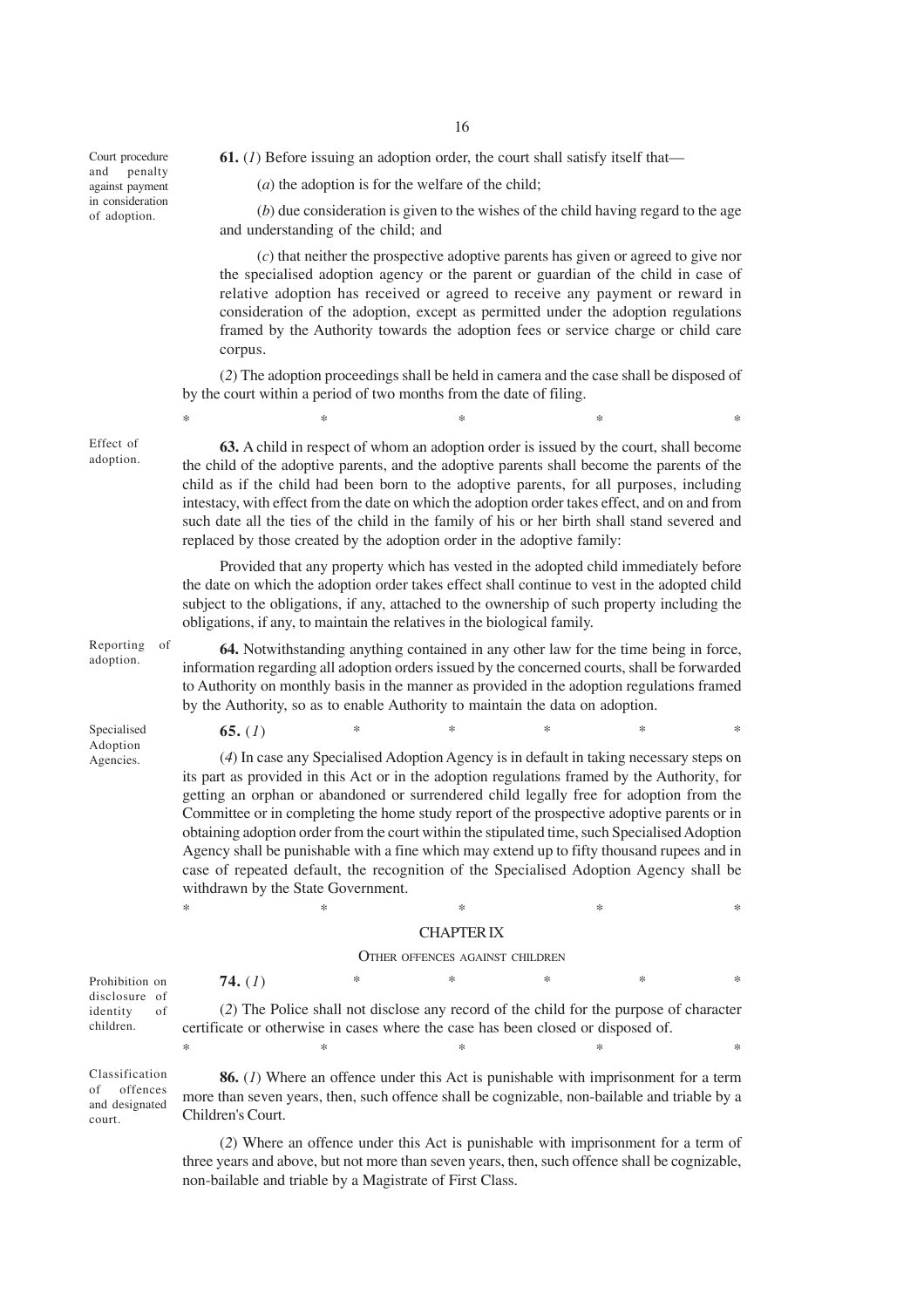(*3*) Where an offence, under this Act, is punishable with imprisonment for less than three years or with fine only, then, such offence shall be non-cognizable, bailable and triable by any Magistrate.

**87.** Whoever abets any offence under this Act, if the act abetted is committed in Abetment. consequence of the abetment, shall be punished with the punishment provided for that offence.

*Explanation*.—An act or offence is said to be committed in consequence of abetment, when it is committed in consequence of the instigation, or in pursuance of the conspiracy or with the aid, which constitutes the abetment.

| *          |   | ⋇      |        |            |
|------------|---|--------|--------|------------|
| 101. $(I)$ | ∗ | $\ast$ | $\ast$ | * Appeals. |

(*3*) No appeal shall lie from,—

(*a*) any order of acquittal made by the Board in respect of a child alleged to have committed an offence other than the heinous offence by a child who has completed or is above the age of sixteen years; or

(*b*) any order made by a Committee in respect of finding that a person is not a child in need of care and protection.

 $*$  \*  $*$  \*  $*$  \*  $*$  \* **110.** (*1*) \* \* \* \* \* Power to make rules.

(*2*) In particular, and without prejudice to the generality of the foregoing powers, such rules may provide for all or any of the following matters, namely:—

 $*$  \*  $*$  \*  $*$  \*  $*$  \*

 $*$  \*  $*$  \*  $*$  \*  $*$  \*

 $*$  \*  $*$  \*  $*$  \*  $*$  \*

(*xiv*) qualifications of the members of the Child Welfare Committee under subsection (*5*) of section 27;

(*xxii*) information to be given every month by the Committee to State Agency and Authority regarding number of children declared legally free for adoption and number of cases pending under sub-section (*5*) of section 38;